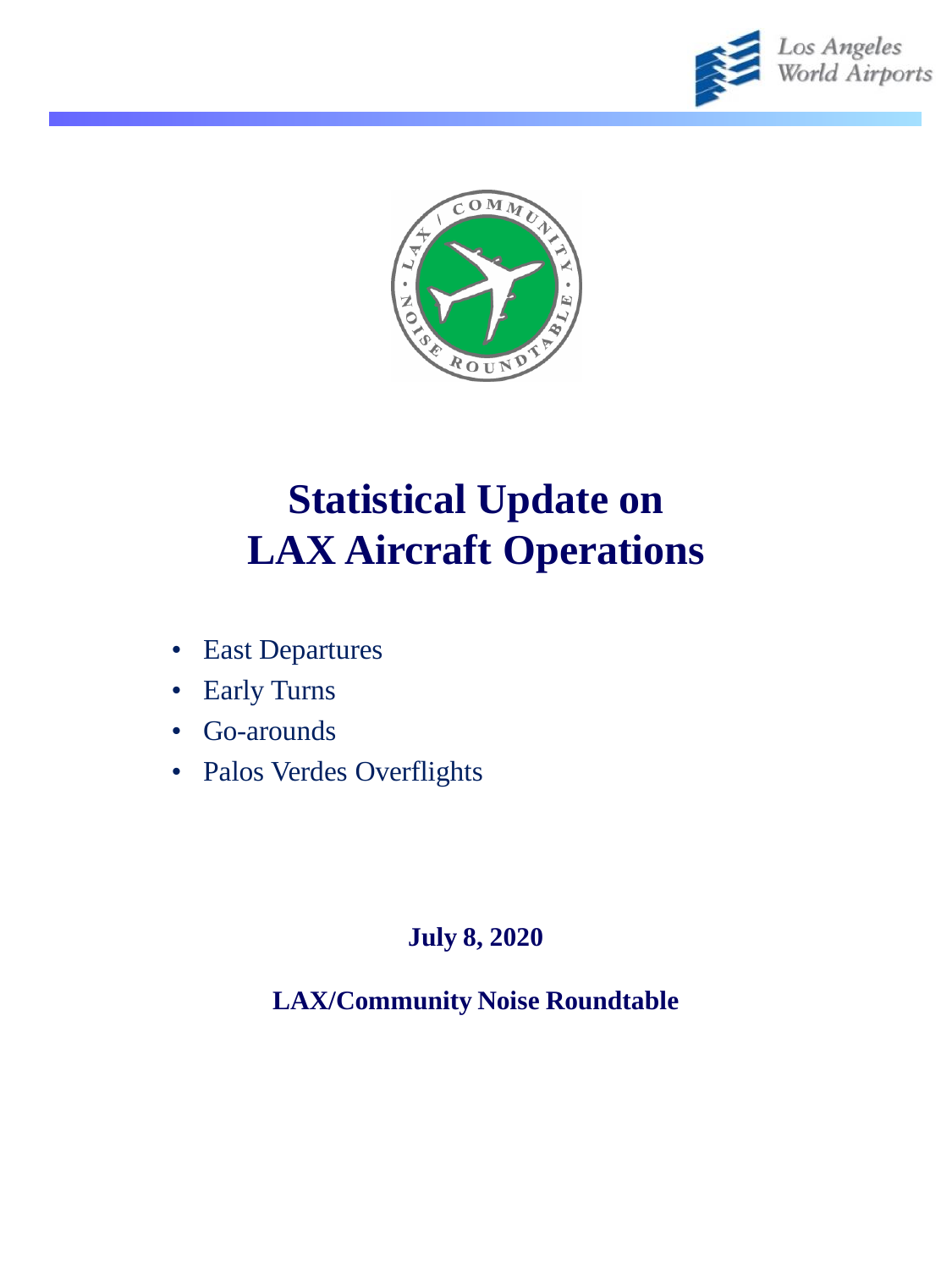### Non-Conforming East Departures Midnight to 6:30 AM



The graphs below show a summary of aircraft operations departing to the east while the airport is still conducting westerly departures between midnight and 6:30 a.m. These individual easterly departures usually occur when the pilot of a heavy aircraft (e.g. B747s) determines that the tail wind is too great for the weight of the aircraft and requests to depart east into the wind for aircraft safety.





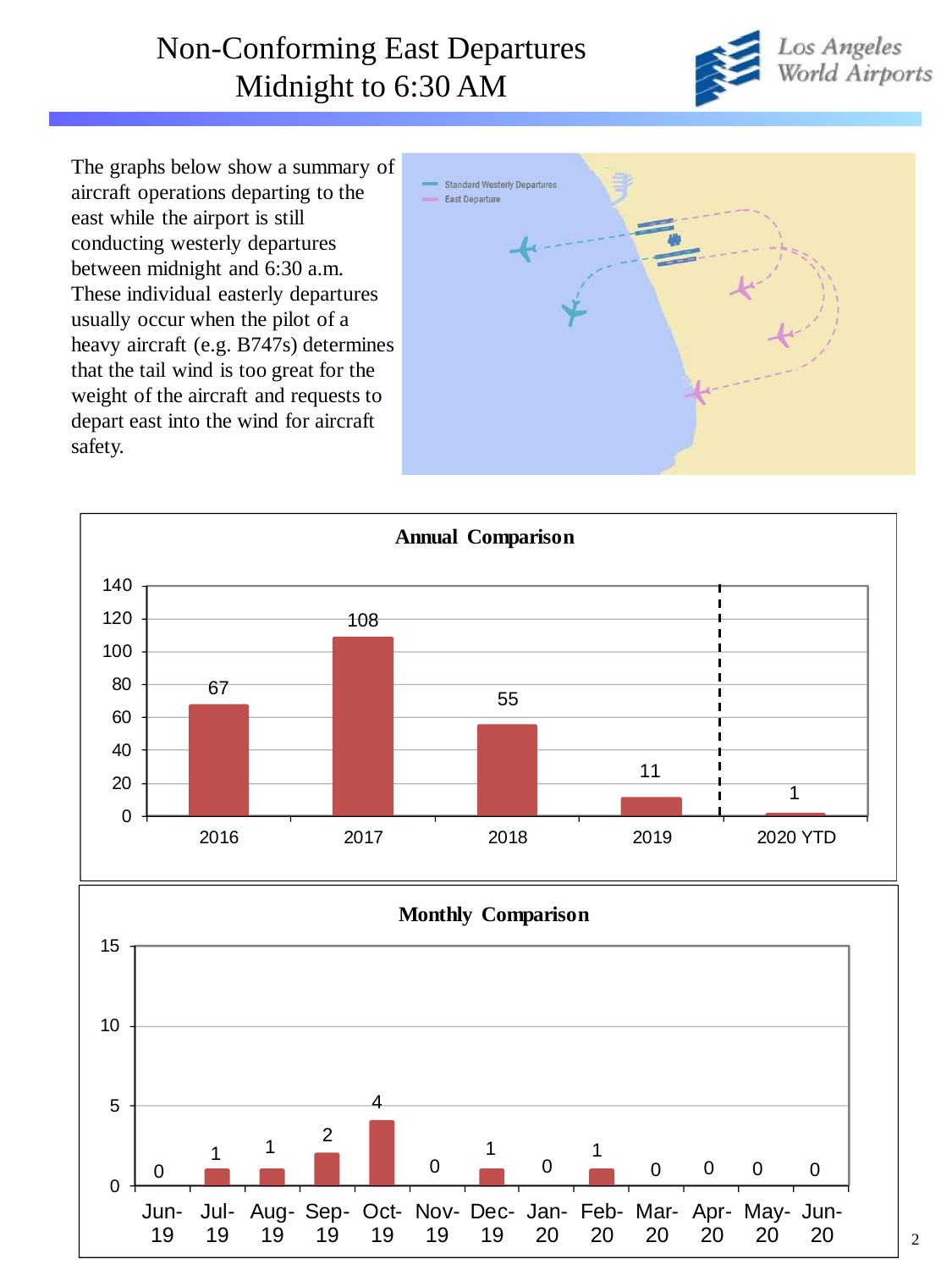## Early Turns



An "early turn" occurs when an aircraft on a westerly departure from any of the four LAX runways initiates a turn prior to reaching the shoreline that results in the aircraft flying over the community to either the north or south of the airport.



#### Annual Comparison



#### Monthly Comparison



Note: Preliminary numbers are shown for Early Turns that occurred from April to June 2020. Final numbers may vary slightly after investigation is complete.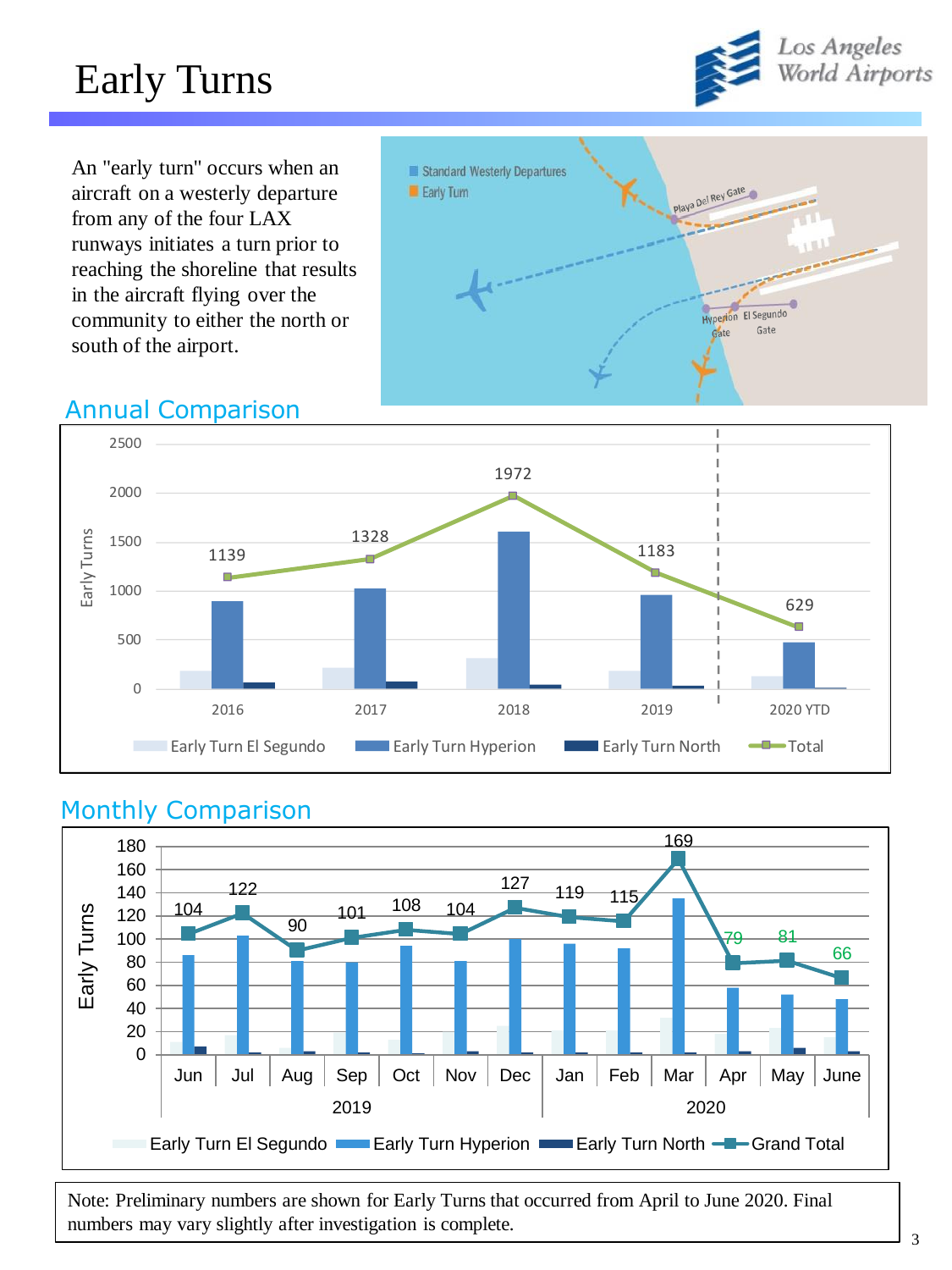### Go-Arounds



Go-arounds usually occur when **Example of Go-arounds** aircraft are unable to land on their first attempt and would have to circle back around to rejoin the arrival route to land at LAX. The graphs below provide statistics for the number of go-arounds at LAX.



![](_page_3_Figure_4.jpeg)

![](_page_3_Figure_5.jpeg)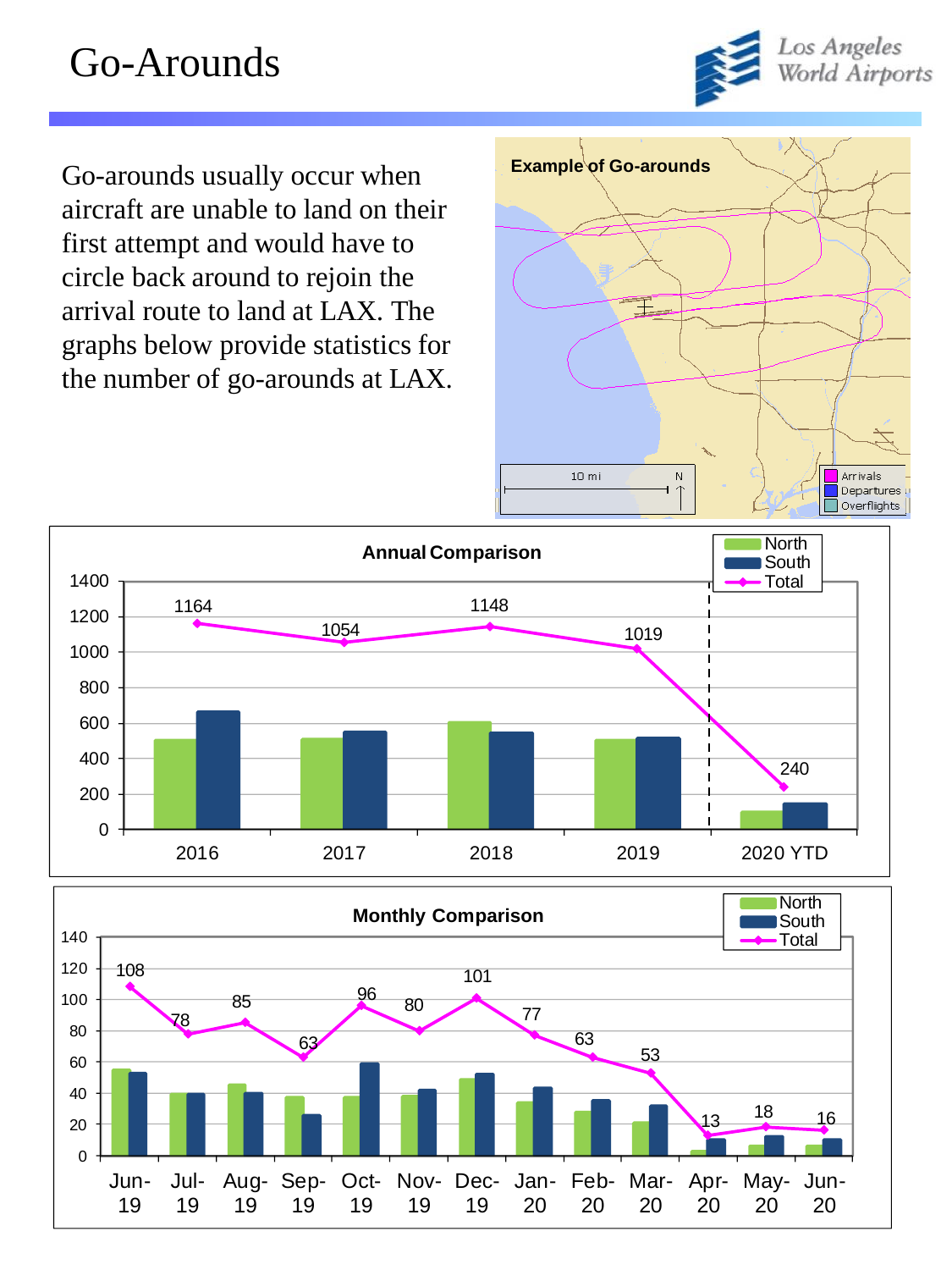### Palos Verdes Peninsula – Turboprop Overflights

The graphs below show statistics of southbound turboprop aircraft that depart from LAX and fly over the Palos Verdes Peninsula, following an established FAA departure route.

**Note:** Prior to SkyWest's fleet mix change (turboprop to jet aircraft) in early 2015, the number of southbound turboprop departures were about 800 per month, with around 300 aircraft flying over the PV Peninsula.

#### Sample Turboprop Departure Flight Track

![](_page_4_Figure_5.jpeg)

![](_page_4_Figure_6.jpeg)

![](_page_4_Figure_7.jpeg)

![](_page_4_Picture_8.jpeg)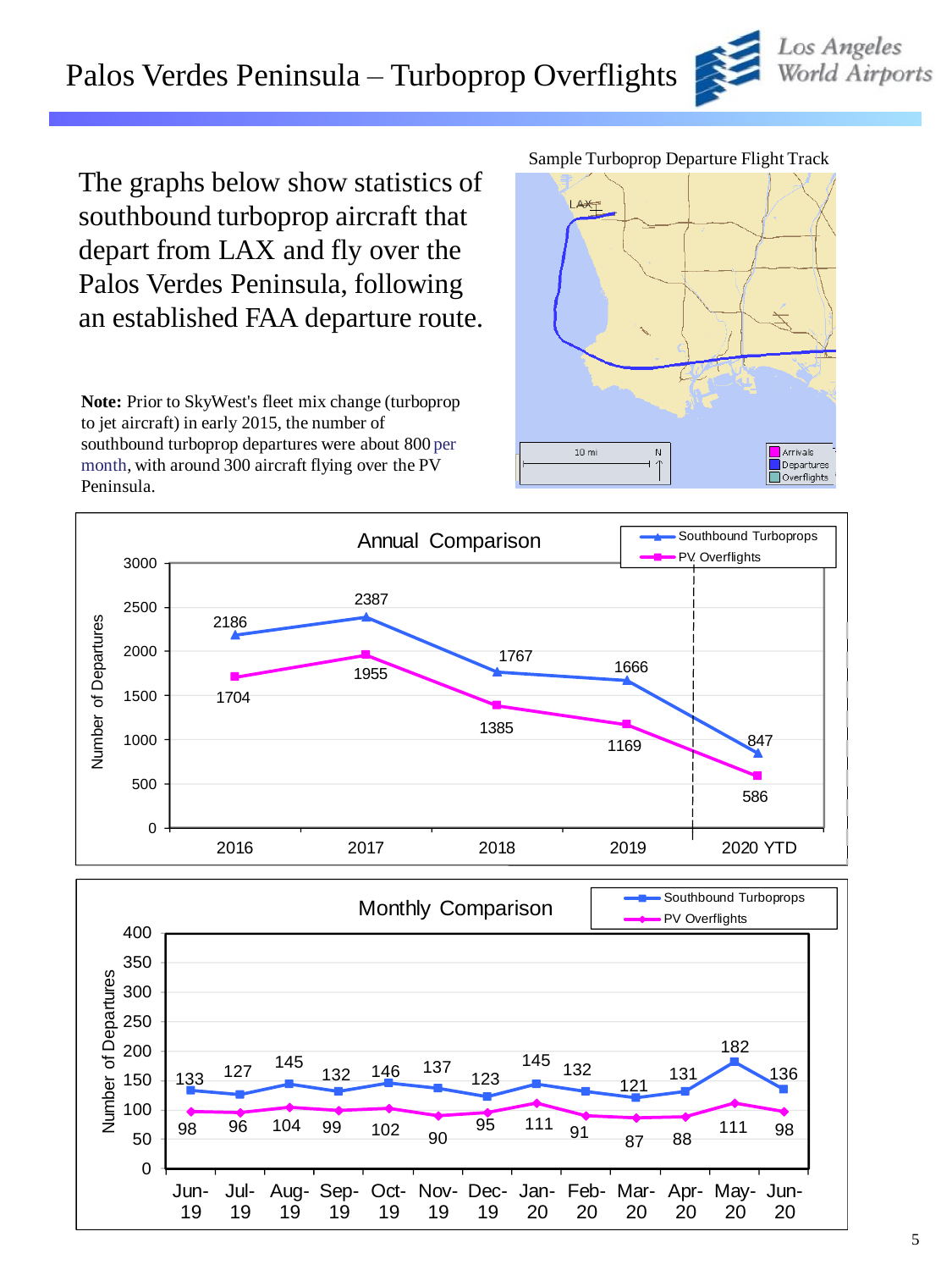![](_page_5_Picture_1.jpeg)

The graphs below show the total number of jets turning south upon departure from LAX and the number of those departures that fly over the Palos Verdes Peninsula.

Sample Jet Departure Flight Track Over PV Peninsula

![](_page_5_Figure_4.jpeg)

![](_page_5_Figure_5.jpeg)